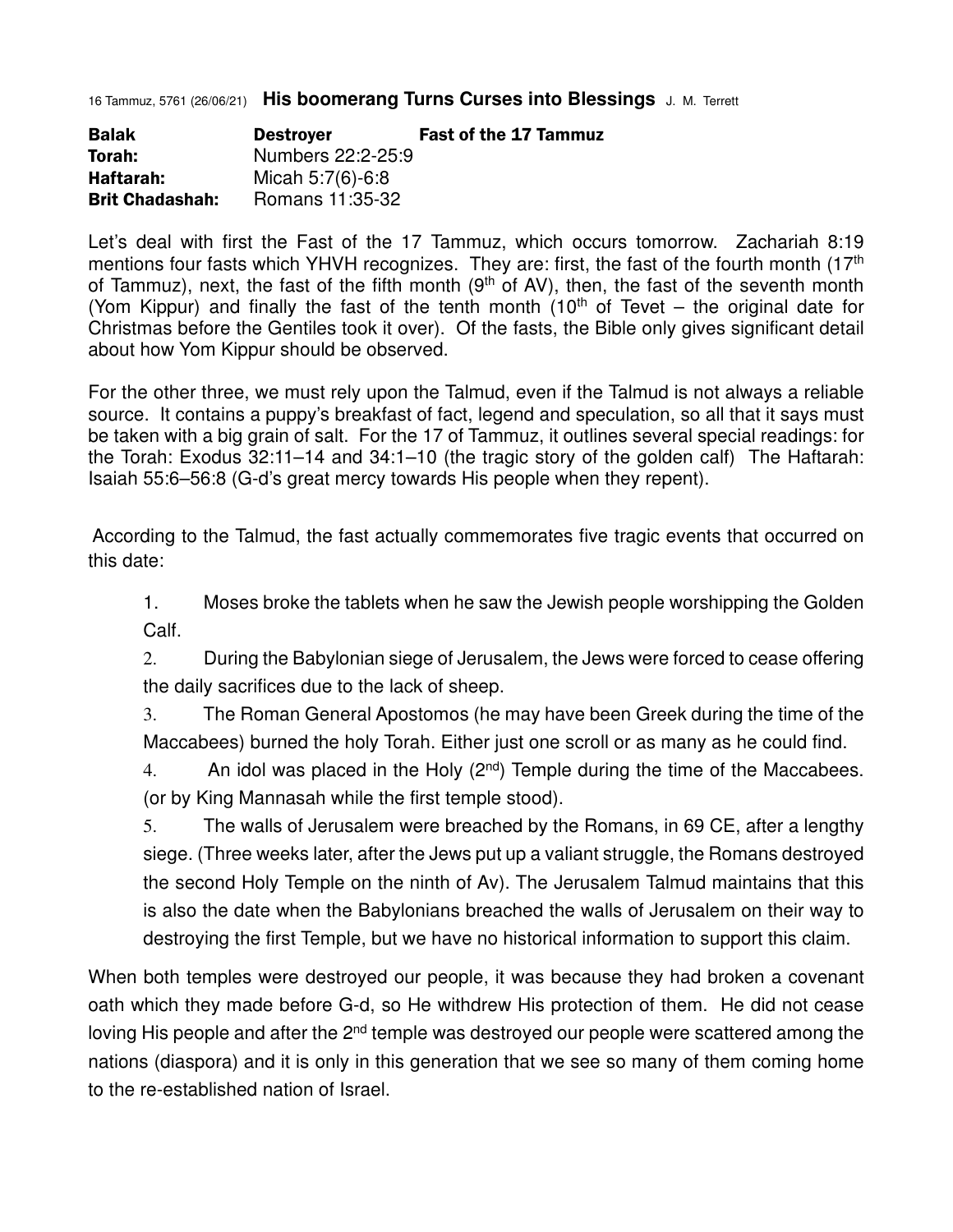How do we keep the fast of the fourth month (17 of Av)? Three suggestions. First, while you do not have to fast, it would be good to read the special passages and to review the tragedies which occurred on this day. Next, it would be good to pray for our people, so that they would also come to the faith in the Messiah, when they come back to the land. Lastly, it would be good to search your heart and your life, to make sure that no disobedience is lurking anywhere in the shadows. Disobedience by omission (James 4:17) as well as by commission (I John 1:9).

G-d takes us very seriously and reacts to our choices, be they good or bad. He wants us to take His Word seriously, even when others do not. Most traditional churches are not only choked with strange traditions, but many of them have abandoned all or part of the Bible. This is the greatest apostasy which has ever occurred in history and it is even seeping into mainstream Judaism. Theistic evolution is just another form of idolatry.

There are two categories of disobedience: Idolatry (evolution is the worst kind of idolatry) and fornication (supporting same sex marriages and abortion are two of the worst examples of fornication – even though having sexual relations outside of marriage, also falls into this category.

It is also a good time to identify and purge ourselves of all and any false doctrines which are swirling around our darkening modern world. The Gentile church never replaces Israel as the chosen people of G-d (Replacement theology, also called supersessionism). Israel is also not called to absorb all the Gentiles and certain people groups or nations are not members of the ten lost tribes (two house teaching). No tribes were lost. The Bible does not teach that the world is flat any more than it teaches that there are actually rivers in Israel which literally flow with milk and honey. Trees have no hands and do not really clap them. I could go on to mention many more literary references which are not intended to be taken literally. The world has no edge which you can fall over and while the moon orbits the earth, the sun does not.

Keeping ourselves centred in solid biblical doctrine is an on going challenge as the enemy keeps influencing well meaning, but unstable people, to come up with so much strange teaching. Keeping ourselves grounded in a balanced obedience is also a challenge as some people preach lawlessness, while others preach legalism.

May our walk through this darkening world allow us to shine as salty light, so that people may see both our faith and our obedience and give glory to the One we serve. Nothing more and certainly nothing left.

When you go on line to research any topic, you will always encounter Clint Eastwood. You know the Good, the Bad and the Ugly. Anytime you encounter a new teaching or a new approach to an old teaching, talk to your Rabbi and learn not to be deceived!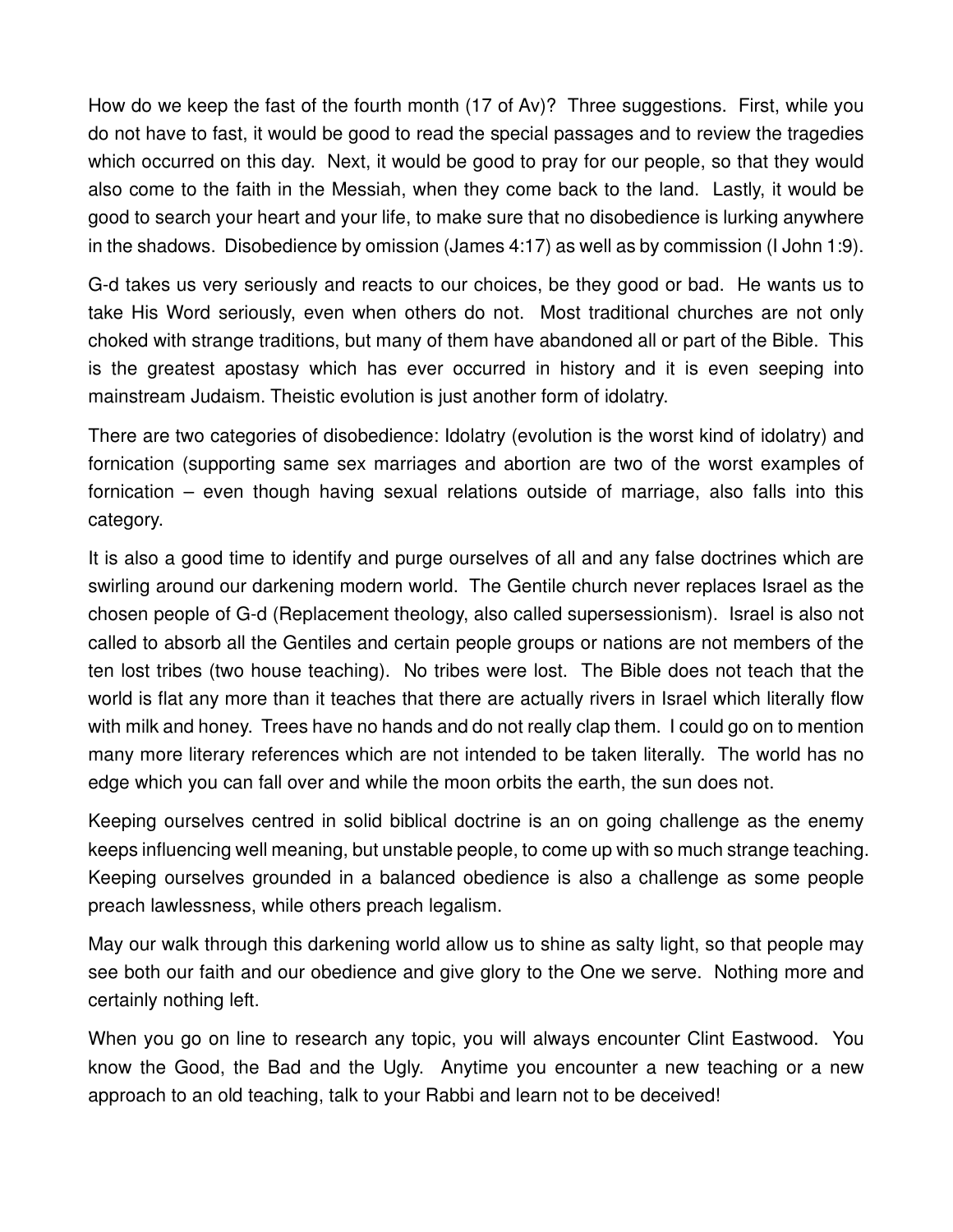## Message: **His Boomerang Turns Curses into Blessings** (Numbers 22:2-25:9)

The Bible does not give us any details about the wandering years. Our people come out of the wilderness and two major characters die, first Miriam, then Aaron. As well, Moses hit the rock, instead of speaking to it and lost his right to lead the people into the land.

The people go around the land of Edom and slaughter the two biggest bullies on the block, Sihon and Og, who took the plains of Moab from Moab and chased this defeated people into the mountains. Moab fortified their border with these two conquerors and were very distressed to see the mighty hosts of Israel camping on land which they had been driven out of while Israel was in the safety of Egypt.

We are introduced to the destroyer (which is the Hebrew meaning of Balak) who is part of a series of chiefs or princes who rule over a people that is both called Moab and Midian (south Moab). They realize that a military victory over Israel is an impossibility, so they have to rely on someone who is powerful enough to curse their enemies into oblivion. They do not yet realize that any attempt to curse Israel is like launching a boomerang which will not only bring the curse back to trouble you, but will also turn it into a blessing fro Israel.

They send emissaries to a powerful prophet, Balaam, who lives in Abraham's original homeland (Padam Aram). His name is a combination of two Hebrew words: "bala" (to swallow) and "am" (people). We are only given the name which the Hebrews gave him and do not know what his name was originally. So you have the people swallower joining forces with the destroyer to try and defeat Israel by wizardry or witchcraft.

Balaam has some kind of relationship with YHVH, who was likely the most powerful one of the gods he served. He is initially forbidden by G-d to go with the Moabite emissaries. When they come back a second time (and offer an even bigger payment), Balaam is allowed to go with them on condition that he only says what YHVH tells him to say. I wish more believers would follow this command and would quit adding chaff and straw to the mighty, fiery hammer of Gd's Word (Jer. 23:28, 29). G-d's Word never needs to be edited or added on to. Also when He speaks to us, we need to be sure that we do not change or alter what He says and for that, we need to submit it to be judged by reliable people in our midst.

Balaam prepares to leave, but has not yet fully agreed to the limitation which G-d puts on what he can share. On his way, we encounter one of the strangest encounters in the Bible. His donkey sees an angel with a flaming sword and tries to take Balaam out of harm's way. He is beaten for his efforts and G-d grants the donkey speech. He says to Balaam that he has never acted in disobedience before this and only wanted to protect his master.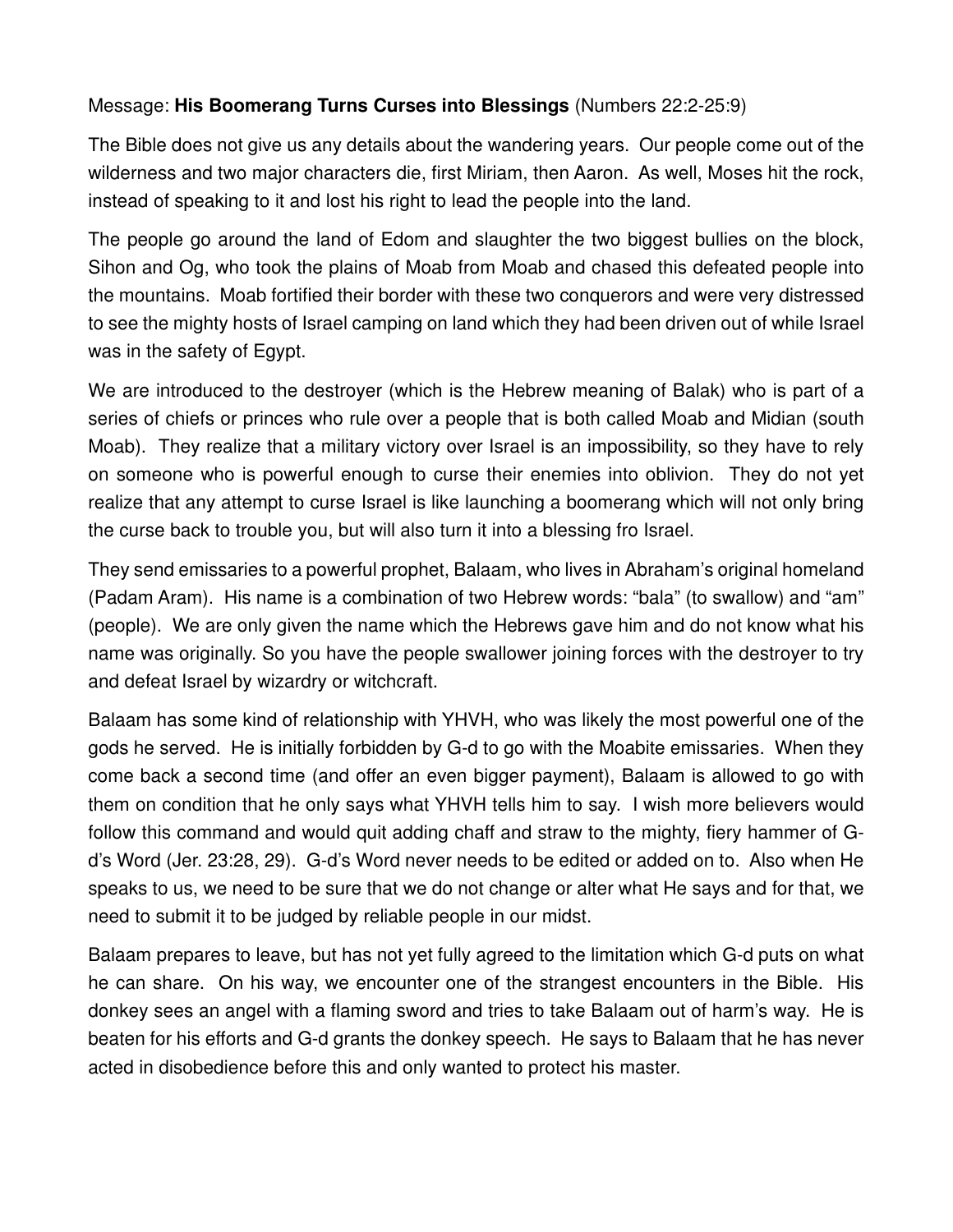Then Balaam's eyes are opened and he gets on his knees and bows his forehead to the ground, because he recognizes that the angel is the computer screen through which G-d is speaking to him. In conversation with the angel, he finally commits to only say what he is told to say and offers to return home if YHVH disapproves of his going to meet Balak. He agrees to G-d's terms and promises to be good. Have you also promised ti be good?

In his first meeting with Balak, he reiterates that he is only willing to say that which G-d will say through him. He is taken to at least two or three Moabite sacred places on the border which have the camp of Israel in sight. It is Balak's expectation that he pronounce curses on Moab's enemy. It is known that whatever Balaam says comes true and Balak wrongly assumes that Balaam has control over what he says and that this control can be bought.

We can never influence G-d to do or to say anything against His will, even when we name it and claim it at the top of our lungs. I firmly believe in divine healing, but it is never something which anyone can oblige G-d to do, as if He were some kind of circus performer. We ask, we do not claim and we need to be willing to accept whatever G-d decides to do. Pouting will only take us back into a wilderness of our disobedience and remove us from the protection and provision of G-d.

G-d is not a force that we can learn to manipulate, He is a person whose control we need to learn to live under. We still ask, we still trust and when we face our problems from this perspective, He will see to it that we make it home to his house in Glory and get covered in the riches which He reserves for His faithful servants. How is your accumulation of spiritual riches doing? The lost generation failed to follow G-d. Do not fall into the same error.

At the first place Balaam is taken to, he says that he cannot curse the one whom G-d has not cursed. He tells them to build seven altars upon which they are to sacrifice seven bulls and seven rams. Much to Balak's chagrin, Israel is first described as the summit of the peoples and is as numerous as what is surprisingly called the dust of Jacob (23:10). Balaam desires to die the death of the righteous and have the same destiny as Israel.

Well Balak is nothing if he is not stubborn. Balaam is taken to another sacred place and Balak builds seven more altars. The text said that YHVH came to Balaam and put words in his mouth. Balaam reminds Balak that YHVH is not a man to lie or a man to repent. What He says, that is what He will do and what He has declared, He will execute. Balaam says that no enchantment (spells or curses) will work against Israel. This people are described as a mighty lion who lies down to devour his prey and by association, is not a group of people that you want to mess with. Israel will not stop until he has drunk the blood of the wounded who have come against him. Destruction awaits all those who come against the people of G-d. The boomerang effect is still alive today and just as active.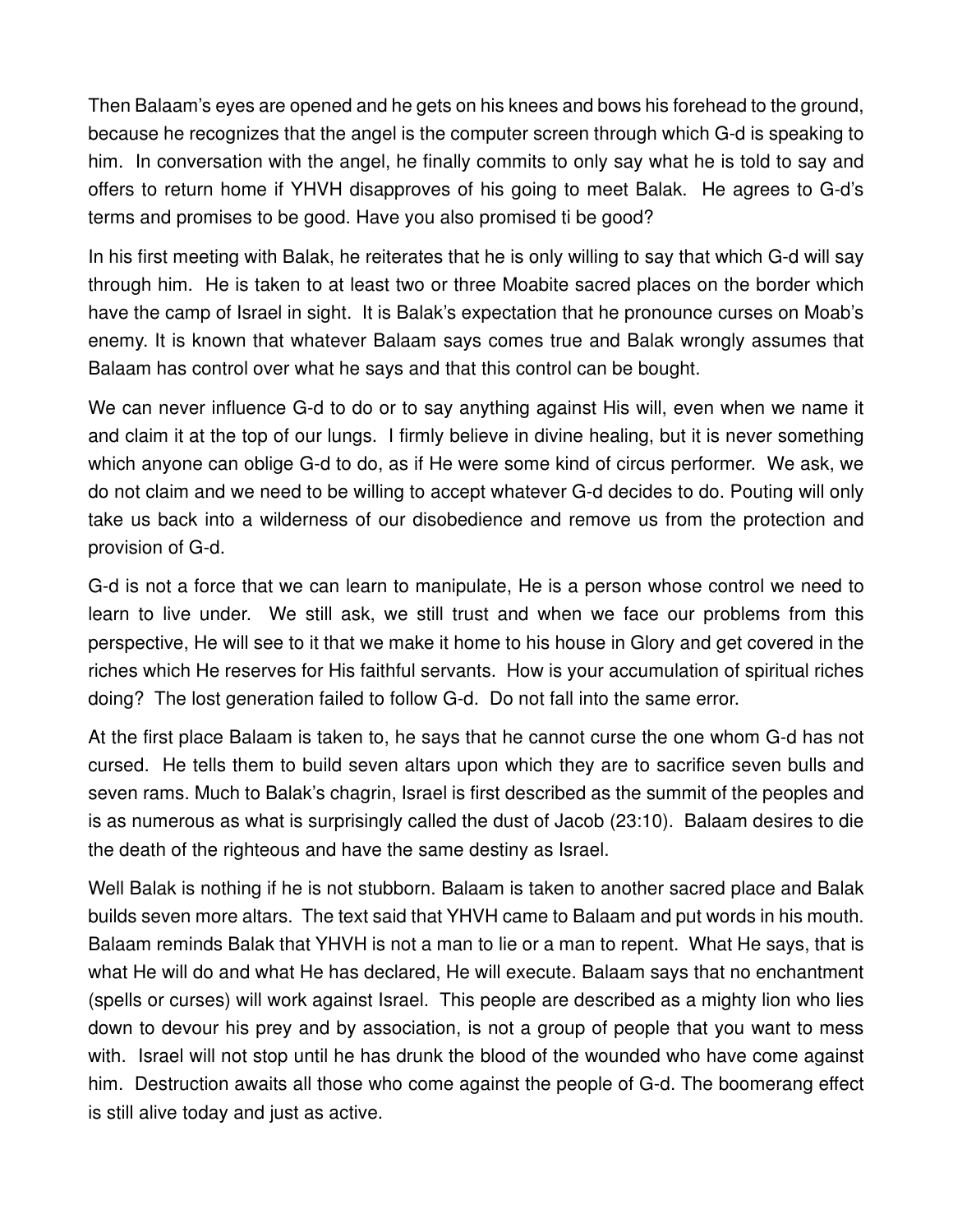Balak pleads with Balaam and says that if he is not going to curse Israel, at least do not bless them. He takes Balaam to another high place and builds seven more altars and offers seven more bulls and seven more rams to YHVH. To Balak's great chagrin, Israel's tents are described as beautiful and this nation will stretch out in all directions. Israel will devour nations which come against her and will be a blessing to all those who bless her and a curse to ll those who curse her. Our people have suffered greatly over the millennia, but all of our enemies and persecutors have always come to a horrible end. Am Yisreal chai, l'olam va'ed – the people of Israel are alive forever more!

Balak gets frustrated with Balaam and tells him to go home, likely without the promised reward. As a parting shot, Balaam gives a very powerful Messianic prophecy. A star shall come out of Jacob and a sceptre will rise out if Israel and will subdue all of its enemies as this One conquers all of Israel's enemy and renders them as dust below His feet. The description of the enemies to be defeated has one name which is problematic. Israel shall humiliate the Hebrew. In this instance Hebrew refers to those who wander and not to the people of G-d.

Balaam goes home and we do not hear from him until the text mentions that it was him who recommended that the Moabites cause Israel to disobey YHVH and practice both idolatry and fornication. He did not share this as a word from G-d, but just as his own evil advice. The next time we encounter this prophet, he is dwelling in the midst of Moab and is executed as part of the punishment imposed upon Moab.

The people are camped at Shittim, just north of the Dead Sea and are getting ready for the second rendering of the Law for the new generation. Moabite priestesses infiltrate the camp and invite the men of Israel to participate in ritual debauchery with them as part of the worship of their gods. Balaam told Balak that Israel cannot be defeated, but will self destruct if they abandon YHVH and practice what became her two besetting sins: Idolatry and fornication. YHVH tells Moses to gather the elders of the people and have them hang the guilty ones before YHVH in front if the sun, which they were sinfully worshipping as a god.

These ladies were temple prostitutes who engaged in every kind of sexual immorality, including encouraging men to practice homosexuality and all kinds of sexual perversions and perverted sexual acts. The people of Israel had as of yet never encountered this sophisticated, and disgusting sexualized religious practice and many of them were overcome by it and began to indulge in this perverted sexualization.

Our society is becoming increasingly sexualized and both men, women and even children are becoming objects of what is becoming acceptable sexual lust. So much of the advertising industry is using men and women in sexual situations and it is becoming common to see both guys and girls walking around in their underwear.